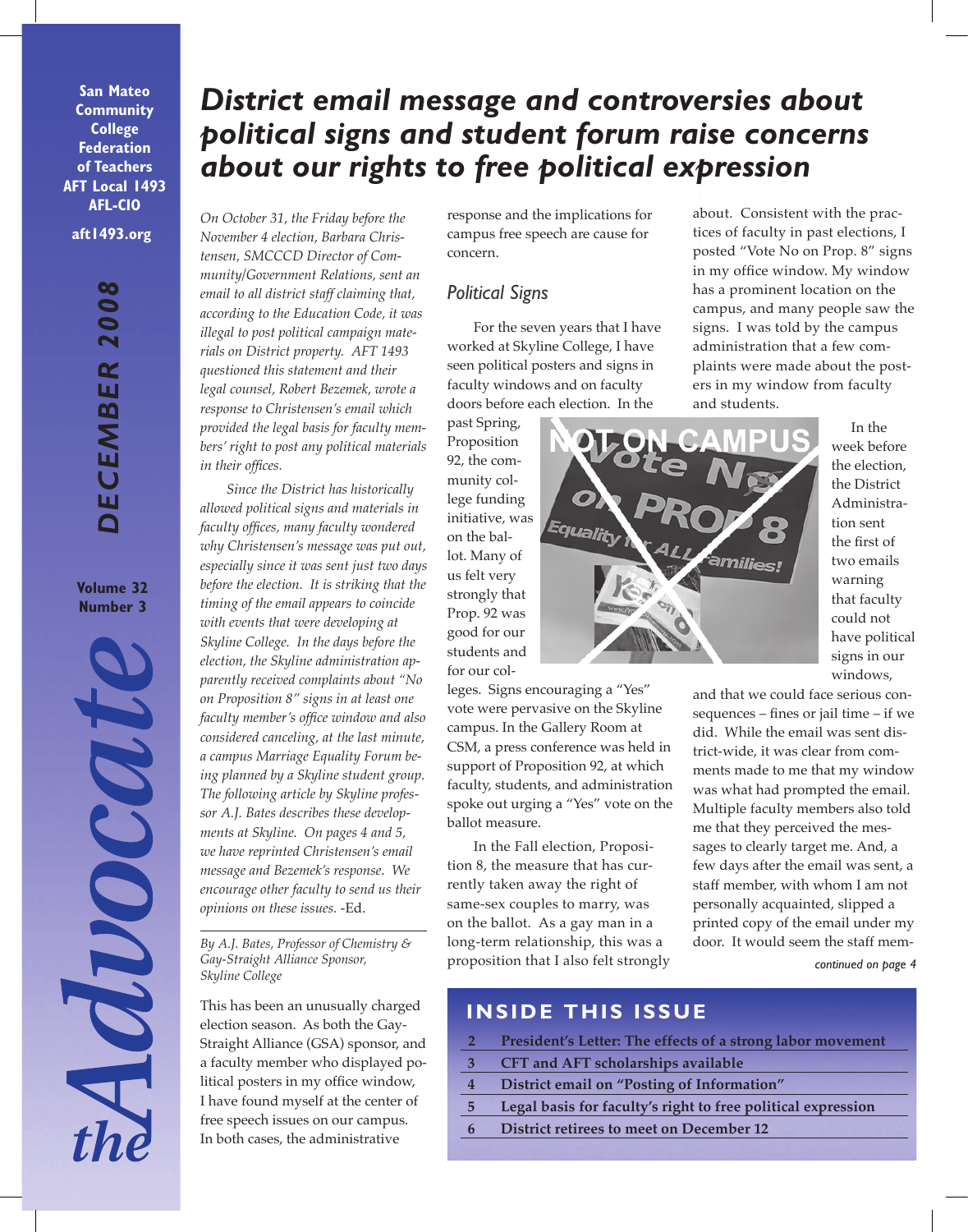*DECEMBER 2008*

DECEMBER 2008

**San Mateo Community College Federation of Teachers AFT Local 1493, AFL-CIO** 1700 W. Hillsdale Blvd. San Mateo, CA 94402 (650) 574-6491 aft1493.org

**Editor** Eric Brenner, Skyline, x4177

**Editorial Board** Eric Brenner, Skyline, x4177 Dan Kaplan, x6491

**President** Monica Malamud, Cañada, x3442

**Co-Vice Presidents** Katharine Harer, Skyline, x4412 Teeka James, CSM, x6390

**Secretary** Anne Stafford, CSM, x6348

**Treasurer** Dave Danielson, CSM, x6376

#### **Chapter Chairs**

Chip Chandler, Skyline, x4286 Nina Floro, Skyline, x4414 Yaping Li, CSM, x6338 Anne Stafford, CSM, x6348 Katie Schertle, Cañada, x3314

#### **Executive Committee Reps.**

Karen Olesen, Cañada, x3415 Elizabeth Terzakis, Cañada, x3327 Ron Brown, CSM, x6691 Alma Cervantes, Skyline, x4368

#### **Part-timer Reps.**

Victoria Clinton, Cañada, x3392 Sandi Raeber, CSM, x6665 Dietra Prater Slack, Sky., x7301x19216

#### **Grievance Officers**

Chip Chandler, Skyline, x4286 Nina Floro, Skyline, x4414 Ron Brown, CSM, x6691

**Chief Negotiator** Joaquin Rivera, Skyline, x4159

#### **Executive Secretary** Dan Kaplan, x6491



## *What difference does a strong labor movement make? Let's start with extensive sick leave, maternity leave, job security...*

*by Monica Malamud, AFT 1493 President*

As you may know, my involvement in the union started very recently. And, to be perfectly honest, I got involved out of



pure curiosity and a desire to learn. I didn't have a clear idea of what unions do, and I'm always eager to learn something new. After

just a couple years of participation in the union, I think I have already learned a lot. What I did not anticipate was that I would value the work of unions as much as I do now.

Prior to working at SMCCCD, my work experience in the U.S. was in teaching jobs where there was no union. As soon as I started working in the U.S., I was shocked to discover dramatic differences between my rights and protections in Argentina, and those I had (or rather, did not have) in the U.S. Working conditions in Argentina are an example of what a strong labor movement can achieve and of the influential role that unions have historically played in the politics of the country.

## *3 weeks on the job, then sick for 5 weeks? Take paid sick leave*

kaplan@smccd.edu  $\bigoplus_{n=1}^\infty$   $\bigoplus_{n=1}^\infty$  Argentine law extends paid sick leave for **the continued on the next page** When I got my first full-time job as a systems engineer in Argentina (my home country), I got very sick in only my third week of employment: I had mononucleosis. I spent the next five weeks at home in bed. I still needed to complete my recovery, and for the next two weeks I worked part-time, and didn't even go to work every day. Even though there was no union, I was protected by the law: if you're sick, you take paid sick leave.

3 months if you have less than 5 years on the job, 6 months if you've been working for more than 5 years.

Only three months later, I had final exams. Again, by law, I was allowed to take up to two days per final exam. Needless to say, students have to take finals whenever they are scheduled, so taking the two days off simply requires that the student bring a note from the college to the employer—no pre-approval of days is required.

## *Maternity leave? Here we call it summer vacation*

Soon after I graduated with my Master's degree, I came to the U.S. to continue my education. A couple of years later, I finished a second Master's degree and I got married. While still working on my Ph.D., my first son was born: May 7th. Two years later, my second son was born: May 6th. Their dates of birth are no coincidence. At the time, I had parttime teaching jobs without benefits, so I calculated that the beginning of May was the optimum time to have a baby: the time that allowed me to hide my pregnancy in the fall semester so as to make sure I was offered a job and was able to work in the spring semester (which finished in late April), the time that allowed me to enjoy four months of summer with the newborn before going back to work in the fall. Had my sons been born at any other time, I would have had to not work and go without pay for a semester, or go back to work very soon after my sons were born.

When my sisters, who live in Argentina, had their babies, their situation was very different from mine. They had three months of maternity leave at full pay, which is what every pregnant woman gets according to the Labor Contract Law. In fact, a pregnant woman's job is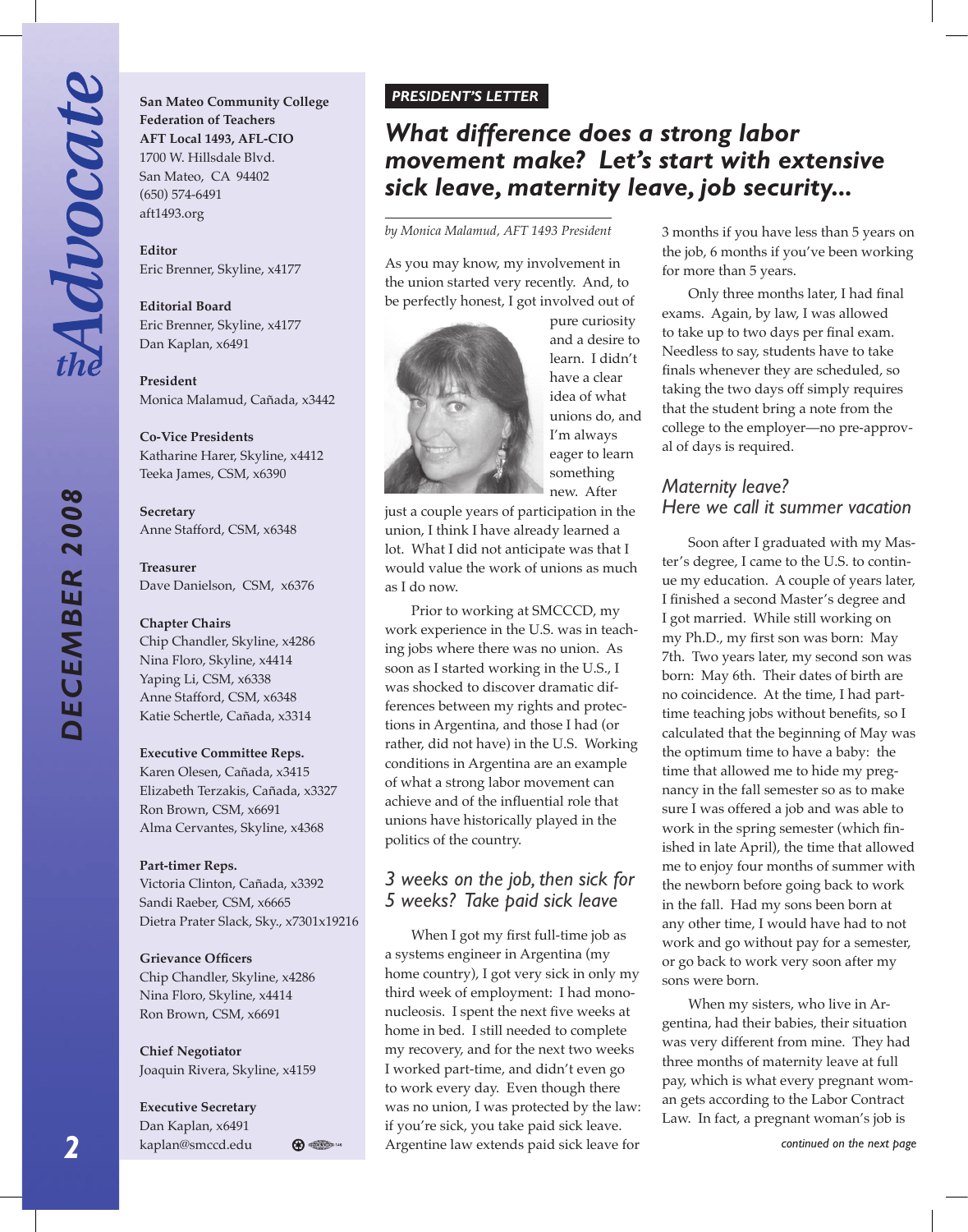Advocate

*3*

# *College scholarships available from the CFT and AFT*

### **Raoul Teilhet Scholarship Program**

In 1997, delegates to the CFT Convention established the Raoul Teilhet Scholarship Program to help the children of members to achieve their high-

er education goals. The program was named after long-time CFT leader Raoul Teilhet. Teilhet served the organization as president from 1968 to 1985.

Students enrolled in four-year courses of study are eligible for \$3000 scholarships; those enrolled in two-year courses of study are eligible for \$1000. Award selection is based on academic achievement, special talents and skills, participation in extracurricular activities, community service, financial need, and a 500-word essay on a social issue of the applicant's choice.

In 2003 Convention delegates voted to extend scholarship eligibility to continuing college students who are dependents of CFT members, as

well as to dependents of deceased CFT members. Scholarships are awarded for any one year of higher education; those who received scholarships as high school seniors are not eligible for another scholarship.

CFT website at: cft.org. For more information, call the AFT 1493 office at x6491 or the CFT at 818-843-8226.

### **Robert G. Porter Scholarship Program**

The AFT awards four 4-year \$8000 scholarships to high school seniors who are dependents of AFT members, as well as 10 one-time continuing education grants of \$1000 to AFT members. To learn more, go to the AFT website at: aft.org.

#### **Union Plus Scholarship Program**

Union Plus and AFT offer scholarships of \$500 to \$4000 to union members (and their spouses and dependents) who have one year of continuous union membership. To learn more, go to the Union Plus website at: unionplus.org and click on Education Services.

#### *President's Letter*

*continued from the previous page* protected from the time she informs the employer of the pregnancy, for 7.5 months before her due date. This protection extends for another 7.5 months after the baby is born. If she were to be laid off during this time, she would receive a full year's pay. And that's on top of what any employee receives when laid off: one month's salary for every year of work in the company- - also courtesy of the Labor Contract Law. So what if the company shuts down? The employee still receives severance pay, this time at half the rate.

### *U.S. unions work for better conditions*

In Argentina, the Labor Contract

Law provides much more comprehensive protection than labor laws in the U.S. So, whether there is a union or not, sick leave is there when you need it, pregnant women do not have to go back to work as soon as they deliver a baby and students can study for finals. In contrast, in the U.S., since labor laws are not as comprehensive, we depend more on our unions to negotiate what, in more union-friendly countries, is considered "common sense" and has been legislated. Very often, legislation is the result of union advocacy. Needless to say, I don't intend to imply that U.S. laws should have exactly these protections, and I have presented just a few examples of the extensive array of workers' rights that are guaranteed by law in Argentina.

### *I've come to appreciate how unions protect our rights*

Having worked with and without a union both in Argentina and in the U.S., I now have a greater appreciation for unions. Unions not only negotiate our contracts, but together with other unions, they also fight to promote legislation on issues that should not have to be negotiated individually by different locals, so as to guarantee rights that can be enjoyed by all workers. There are union activists working at the legislative level. As for me, I'm doing what I can to make a contribution at the local level. I hope you too can be involved in union work at whatever level feels right for you. After all, we teachers have curious minds and enjoy learning, and that's all it took for me to get involved.



Application deadlines for 2009

- High school seniors: January 10, 2009 - Continuing college students: July 1,

Applications are available from the

Raoul Teilhet Scholarships are:

2009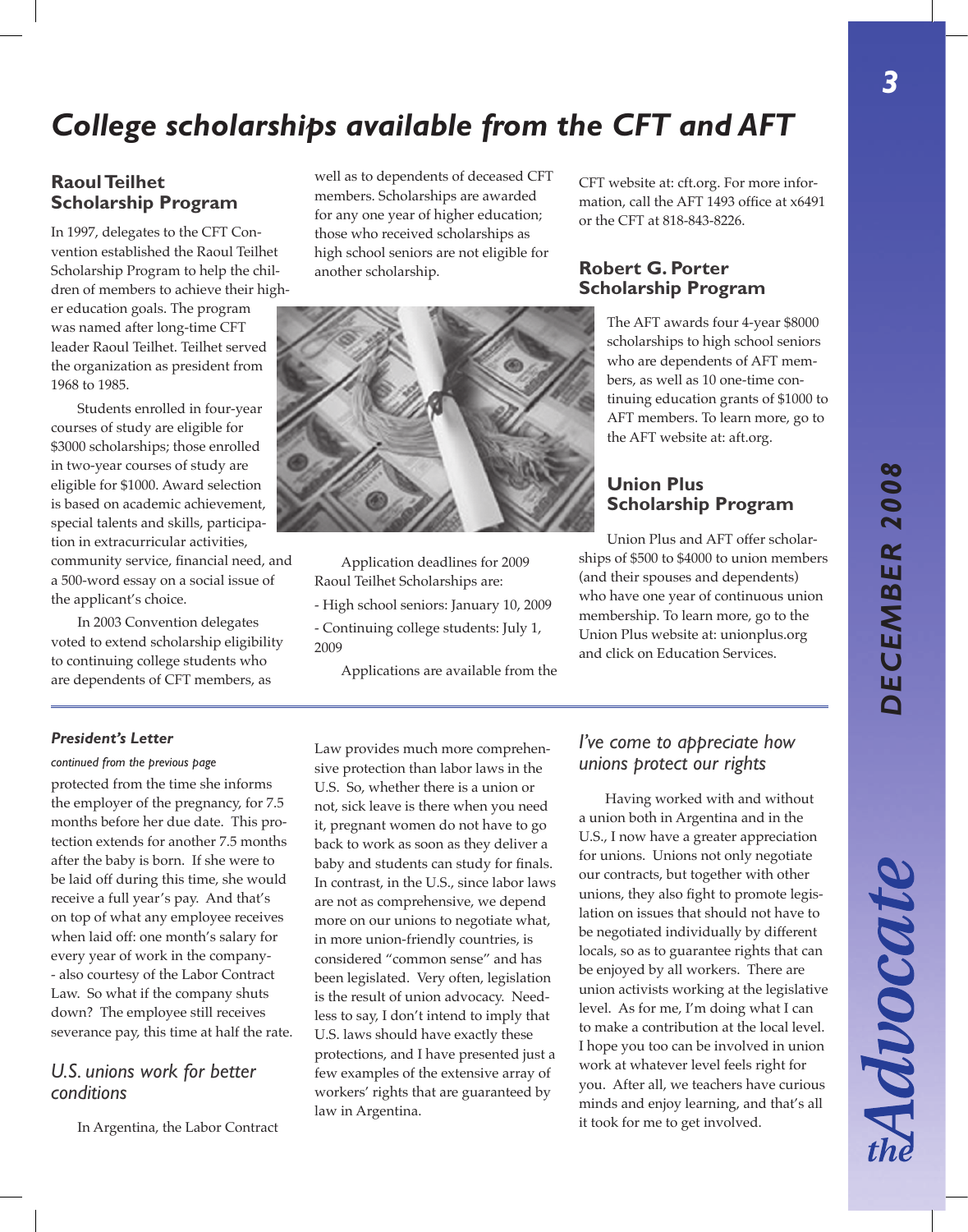*DECEMBER 2008*

DECEMBER 2008

## *Concerns raised about freedom of political expression*

*continued from page 1*

ber was providing an additional warning, as I had not taken down my "No on 8" signs.

I find it disturbing that when a proposition relating to the college itself is on the ballot, support of the measure by faculty is allowed without administrative interference or threat thereof, if not actually encouraged. With Proposition 8, however, a measure that specifically related to a sometimes-unpopular minority group, the administration targeted the faculty members expressing their opinions with harsh threats.

## *Gay-Straight Alliance & the Marriage Equality Forum*

The Skyline Gay-Straight Alliance (GSA) has become active again this Fall with our largest membership ever. I am one of the club sponsors of the GSA, and was very pleased to see the students come to the club with great ideas and high energy. The students committed themselves to the club's mission to: *work together with the college and the community in order to increase understanding and acceptance of gay, lesbian, bisexual, and transgender individuals in society.*

One of the first activities the GSA began planning was the Marriage Equality Forum. We discussed a variety of formats, but the students settled on the following program early in the semester:

- Brief History of Same-Sex Marriage
- Proposition 8: *What is it? What does your vote mean?*
- Personal Narratives
- Panel Discussion / Audience Questions

The students intended the focus of the Forum to be the opportunity for the Skyline community to hear the personal narratives of students and faculty in both same-sex and opposite-sex relationships. The speakers and panel members were all to be Skyline faculty or students.

The Forum was approved by the Student Activities Office in consultation with the Vice-President of Student Services. An announcement and flyer went out to the College through the Public Information Office, and personal invitations to the Forum were sent to faculty, staff, and administrators. The flyers and invitations clearly explained the event and included the program outlined above.

However, on the day prior to the event, the Student Activities Director informed the GSA that the Administration had received a complaint that the planned Forum was biased, and it was possible the Administration might cancel it. I met with the College President and the Vice President of Student Services. Three options were presented to the GSA to prevent cancellation: 1) the GSA could include a speaker from the "Yes on 8" campaign; 2) the Forum could be held outdoors in the designated free speech area; or 3) the GSA could pay for the use of the room as an outside organization. The adminis-

## *District email on "Posting of Information"*

*The following is the text of an October 31st email message sent to all District employees from Barbara Christensen, Director of Community and Government Relations.* -Ed.

We are writing to remind you that under Education Code Section 7054 and Board Policy 2.30, District facilities cannot be used to urge the support or defeat of any ballot measure or candidate. This means campaign fliers, posters and other



-----------------------------------

similar materials cannot be posted in or on District buildings, windows and other District property. Violations of the Education Code can be punished by imprisonment in the county jail not exceeding one year or by a fine not exceeding one thousand

dollars (\$1,000), or by both, or imprisonment in a state prison for 16 months, or two or three years.

7054. (a) No school district or community college district funds, services, supplies, or equipment shall be used for the purpose of urging the support or defeat of any ballot measure or candidate, including, but not limited to, any candidate for election to the governing board of the district.

(b) Nothing in this section shall prohibit the use of any of the public resources described in subdivision (a) to provide information to the public about the possible effects of any bond issue or other ballot measure if both of the following conditions are met:

(1) The informational activities are otherwise authorized by the Constitution or laws of this state.

(2) The information provided constitutes a fair and impartial presentation of relevant facts to aid the electorate in reaching an informed judgment regarding the bond issue or ballot measure.

(c) A violation of this section shall be a misdemeanor or felony punishable by imprisonment in the county jail not exceeding one year or by a fine not exceeding one thousand dollars (\$1,000), or by both, or imprisonment in a state prison for 16 months, or two or three years.

tration felt that these scenarios would provide legal protection for the College.

I emphasized that the Forum was not in any way a political rally, and that the panel would not be advocating for a specific position on any ballot measure. We did not have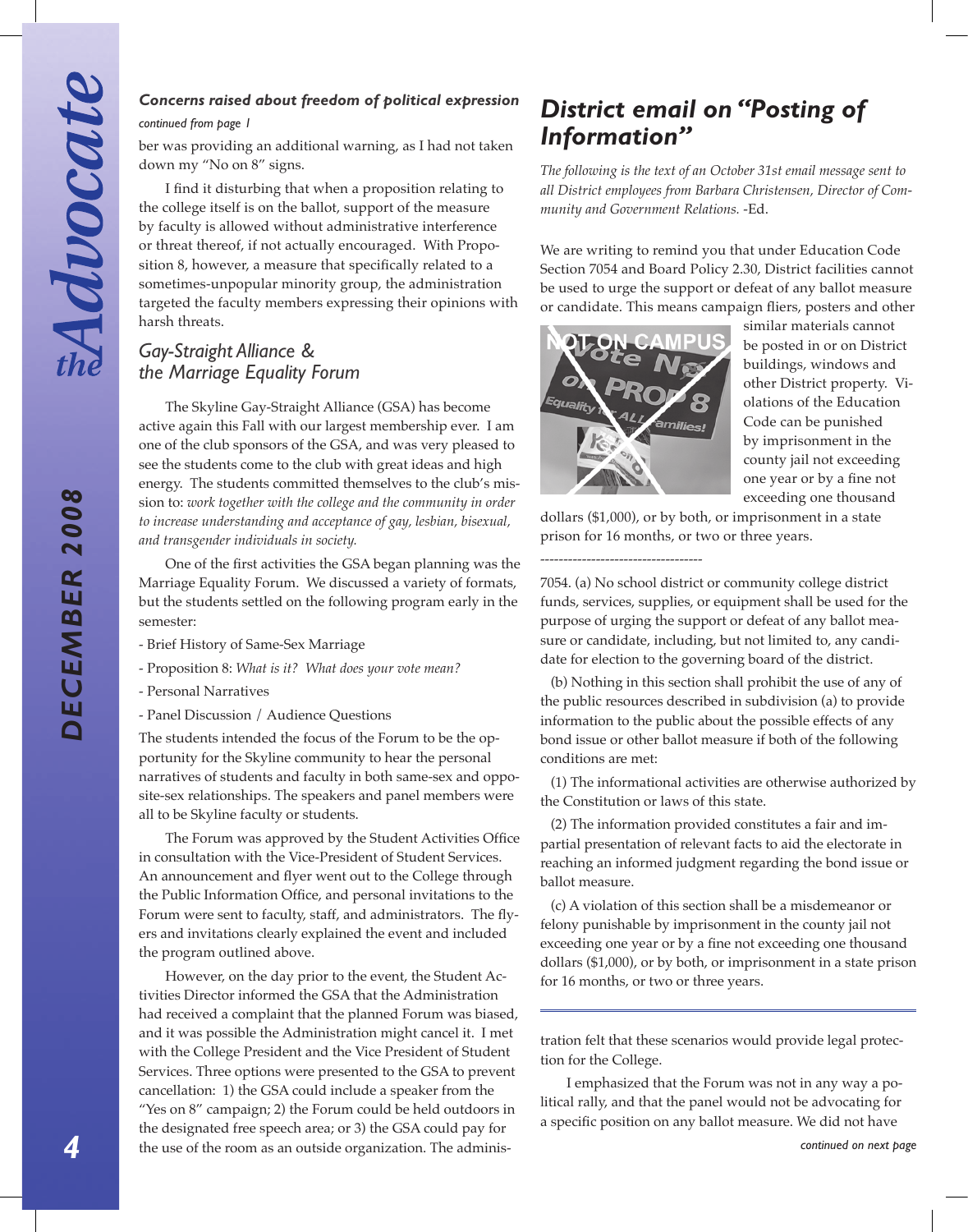Advocate

# *Legal basis for faculty's right to free political expression on campus*

*The following is a response by AFT 1493's legal counsel to the District's message on the "Posting of Information" (see page 4)* - Ed.

#### *by Robert Bezemek, AFT 1493 legal counsel*

The freedom to engage in political speech lies at the core of the First Amendment to the U.S. Constitution and the freedom of expression clause of the California Constitution because of the profound national and state commitment that "debate on public issues should be uninhibited, robust and wideopen." Boos v. Barry, 485 U.S. 312, 318 (1988). When a faculty member displays a sign s/he employs a venerable means of communication that is "both unique and important."

A faculty member's office has historically been a place where one may express his or her interests, beliefs, ideas, and aspirations, without censorship. Indeed, it has long been recognized that faculty have such an interest. Burnham v. Ianni, 119 F. 3d 688 (8th Cir. 1007) (en banc). At the District's three colleges, faculty members, for decades, have, without restriction, posted political literature such as signs, bumper stickers, newspaper opinion, literature, cartoons, and the like. Recently, when the voters were considering Proposition 92, faculty, staff and administrators prominently displayed literature supporting passage of the proposition. I have personally observed this expression when I have visited the campus and faculty offices.

Thus, both the means of communication and the subject matter are integral components of a faculty member's freedoms. The First Amendment's hostility to contentbased regulation extends to prohibiting entire categories of speech. Consolidated Edison Co. v. Public Service Comm., 447 U.S. 530, 537 (1980)

The District tolerates, indeed allows, the posting of all sorts of messages, political and non-political, on faculty office walls, windows, doors and in other locations. Many of those posted documents contain issue-oriented messages, political criticism, and political appeals. For instance, a handbill which urges people to "just be green," or "support the right to life" has always been allowed. This wide-ranging approach to speech is consistent with the norm that our colleges are a special marketplace of ideas, where competing viewpoints are subject to discussion and challenge. Such a marketplace of ideas has been recognized by the Supreme Court as essential to the fundamental freedoms of our Nation. If the District now claims that it may prohibit the posting of handbills or posters which contain certain political content, as opposed to all other content, it is engaged in content-based discrimination, which violates the State (and Federal) constitution.

By forbidding political signs, but allowing others, the District is engaged in content-based discrimination. Rappa v. New Castle County, 18 F. 3d 1043, 1065 (3d Cir. 1994); R.A.V. v. St.Paul, 505 U.S. 377.

This unconstitutional action is not saved by the District's reliance on Education Code section 7050 et seq. Section 7054, which the District apparently cites, is part of a larger statute, which affirms that the law does not intrude on constitutionally-protected speech. The sole case cited by the District, San Leandro Teachers Assn. v. San Leandro Unified School District, has been vacated when the Supreme Court granted review. Thus, it is no longer a precedent. But even in San Leandro, placing signs and flyers on districtowned tables was held to be constitutional, and not subject to restriction by application of section 7054.

The District may regulate the time, place and manner of some political speech, as long as the restrictions are contentneutral, and are narrowly tailored to serve a legitimate governmental interest. Burson v. Freeman, 504 U.S. 191, 197 (1992) Here, the banning of this category of literature is not a reasonable regulation, it is an outright prohibition. An absolute prohibition on a category of speech is not a permissible time, place and manner rule. Board of Airport Commissioners v. Jews for Jesus, Inc., 482 U.S. 569 (1987)

A faculty member posting a photograph, endorsement, slate, opinion piece, sign, etc. is not expending District resources. Accordingly, the District is out-of-line in trying to restrict such activities.

a speaker from the no "No on 8"; therefore, it would be inappropriate to invite a "Yes on 8" speaker. Furthermore, our event had been properly approved, and it would be unfair to now cancel it, change the format, or require us to pay.

The administration answered that because a student complaint was received, they chose to scrutinize the event more closely. I believe that resorting to policy setting by complaint is inappropriate. I feel that the responsibility of the administration to protect the rights of a student organization to sponsor an educational forum – even one on a controversial issue – was being ignored, in favor of protecting the college from any complaint. Other civil rights presentations and forums have taken place on the campus without interference; but in this case, the GSA was being singled out for having a message that some people were uncomfortable with.

*continued on page 6*